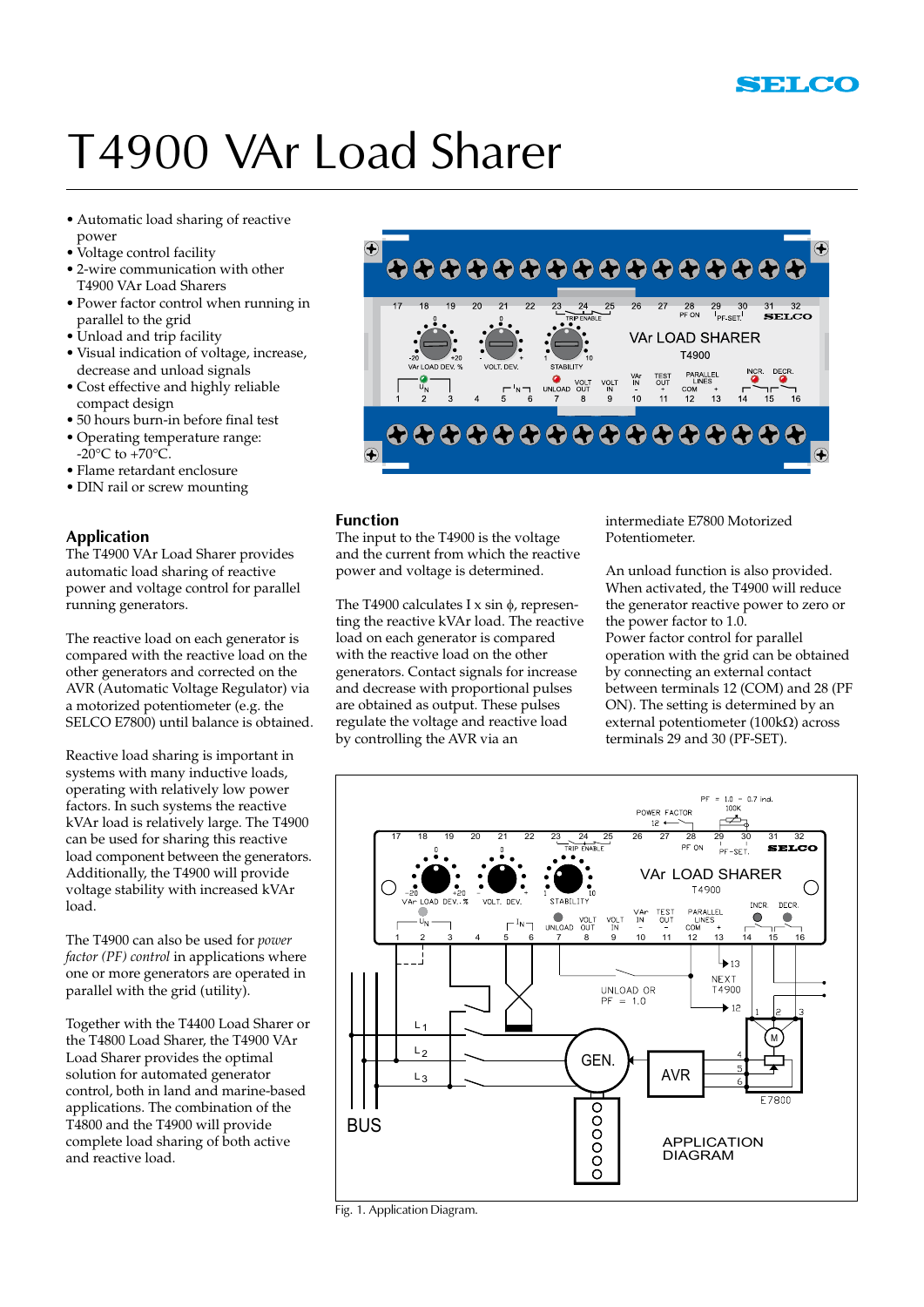

#### **Supply voltage / current**

The supply voltage from L1 and L2 is connected to terminals 1 and 3 or 2 and 3, depending on the system voltage.

The measuring current from L1 is connected to terminals 5 and 6 with 5 referring to the generator (see the diagram in figure 1). The current measurement must be taken from the same phase on all generators. The current is measured in the phase that is not supplying the unit. It is important to ensure that the phase sequence is correct.

This relation between the connections of voltage and current must be correct in order to achieve a correct load measurement. It can be checked on terminal 11 (TEST OUT), where an input of nominal current (1A or 5A) and power factor 1.0 gives -2V for correct connection.

#### **Common reference**

Terminal 12 (COM.) is the common reference for terminals 7 to 13.

**Reactive power and voltage balance** Two normally de-energized relays (INCR. and DECR.) with LED indications, on terminals 14, 15 and 16, are for increase and decrease pulses to the motorized potentiometer. Via the motorized potentiometer, the setting of the automatic voltage regulator (AVR) is done in order to regulate the reactive power with optimum speed and

The width of the pulses is proportional to the voltage / KVar load difference

#### **Communication between load sharers**

For communication between the reactive load sharers all terminals 12 (COM.) are interconnected, as well as all terminals 13 (+).

#### **Unload**

stability.

Connecting terminal 7 (UNLOAD) and terminal 12 will reduce the reactive power on the generator to zero and *maintain* zero reactive power. If the unit is in power factor control, the power factor will be adjusted to 1.0.

#### **Voltage out**

Connecting terminal 8 (VOLT OUT) to 12 will disable voltage control and is used when running in parallel with the grid, where the voltage is fixed by the grid.

#### **VAr in**

Between terminals 10 (VAr IN) and 12 a negative voltage –1.0V from a volt free VAr converter can be connected to substitute the internal reactive power measuring circuit. In this case no current transducer needs to be connected to terminals 5 and 6. Most standard measurement signals can be adapted with external resistors

0 - 10V : Series resistor 820 $k\Omega$ 

 $0$  - 5mA : Parallel resistor 200 $\Omega$ 

#### **Power factor control**

A contact between terminal 28 (PF ON) and terminal 12 will change the function from Var load sharer to power factor controller. A variable resistor between terminal 29 and terminal 30 of  $100k\Omega$  determines the power factor from 1.0 to 0.7 inductive. Zero  $\Omega$  gives a power factor of 1.0, increasing resistance will give decreasing power factor.

A contact between terminals 7 (UNLOAD) and 12 will regulate the power factor to 1.0, independent of the selected power factor on terminals 29-30.

#### **Trip enable**

If the generator is unloading (contact between terminals 7 and 12) a trip signal is obtained when the reactive load passes below +5%. In power factor control mode the trip signal is obtained when the power factor approaches 1.0.

The tripping signals are available on the potential free contact set, normally open (NO) contact on terminals 23-24 and normally closed (NC) contact on terminals 24-25.

#### **Adjustments**

**VAr-LOAD DEV.** can be used for fine adjustments of the kVAr load balance. It should also be used to obtain balance with generators of different sizes and with different types of current transducers (CTs). For generators of same size and with same type of CT, the setting 0 should be used on all load sharers.

**VOLT. DEV.** can be used for adjustment of the generator voltage. An adjustment of approximately ±12% from nominal voltage is possible.

**STABILITY** is used for adjusting the regulation time. A high setting of STABILITY will give a slow but

accurate regulation. A low setting will give a fast regulation. However, too low a setting may cause instability.

With the STABILITY adjustment the proportional band (pulsing band) is adjustable between 25 and 125% and the dead band zone (in balance – no pulsing) is adjustable between 1 and 10%.

#### **Trouble shooting**

#### **If the kVAr load balance is not obtainable**

If the kVAr load balance is not obtainable and the reactive load is only increasing or decreasing continuously, one of the input signals is inverted due to wrong polarity or interchanged wires. If this is the case, the following should be checked:

- 1. The polarity of the kVAr power measuring signal on terminal 11 (TEST OUT) must be negative for inductive load. If the polarity is positive, change the voltage connections 1 and 3 or 2 and 3 or the current connections 5 and 6.
- 2. Increase and decrease outputs should be obtained as indicated by the LEDs on the front.
- 3. The parallel lines connected to terminals 12 (COM.) and 13  $(+)$ between load sharers must not be interchanged

**If the kVAr load balance is incorrect** If there is a balance point, but the kVAr load balance is incorrect, the following should be checked:

- 1. Load deviation should be on zero for identical generators and installations. Small differences can be corrected here.
- 2. If the deviation from other generators is approximately two times, it is likely that the current on terminals 5 and 6 is measured in one of the phases supplying the T4400. The current must be measured in the phase that is not supplying the unit (see the diagram on page 1).

#### **If the kVAr load is fluctuating up and down**

If there is a correct balance point, but the kVAr load is fluctuating up and down, the STABILITY should be turned clockwise to obtain stability, but not more than necessary.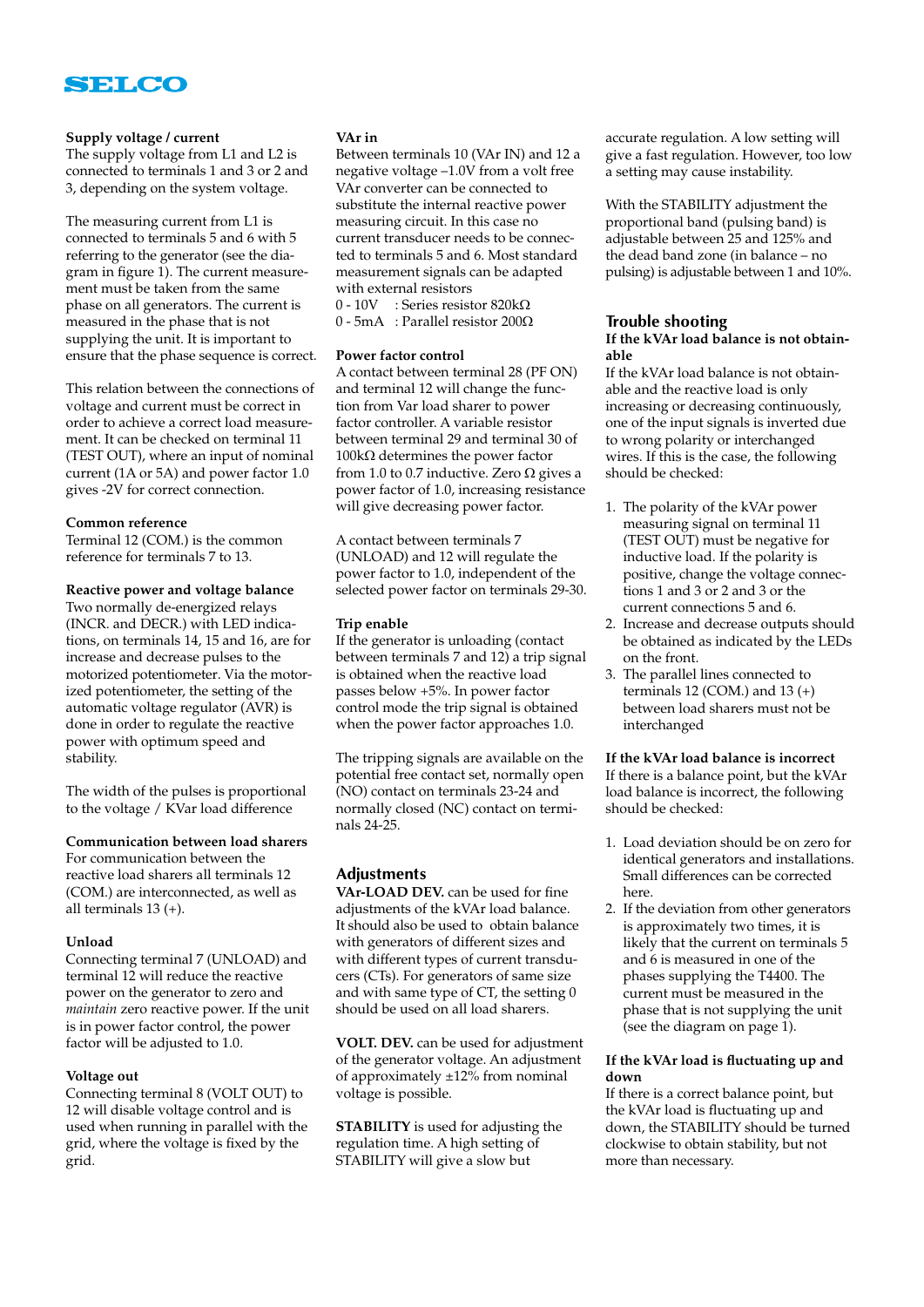



Fig. 2. Application Diagram. Active- and reactive loadsharing.



Figure 3. Co-Production Application Diagram. Single generator with constant grid load and power factor regulation.